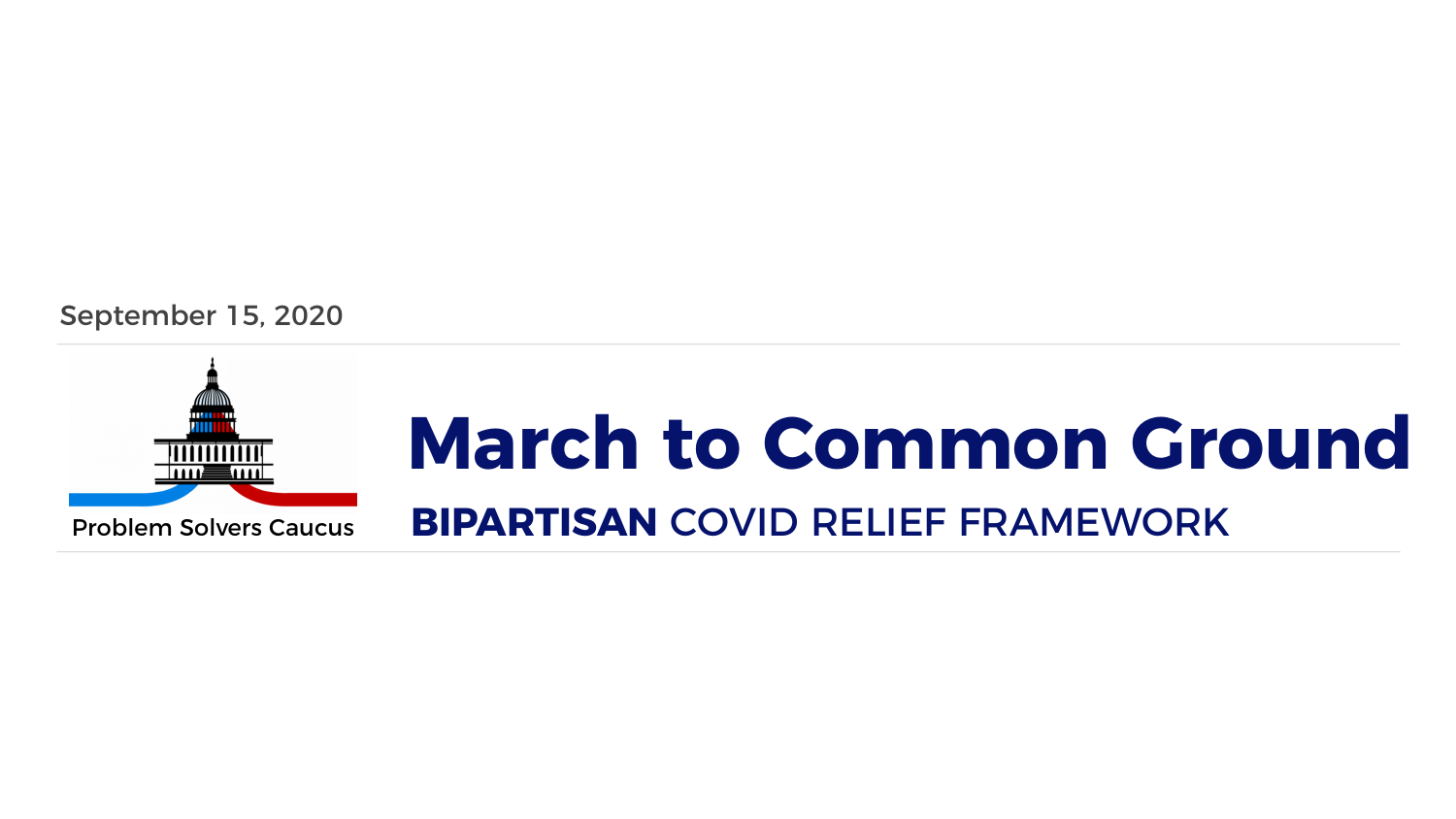### Overview

❖ Having seen no progress on a new COVID-19 relief package in four months, and in recognition of Americans' increasing suffering, the Problem Solvers Caucus (PSC) has developed a comprehensive, bipartisan framework to meet the nation's needs for the next 6-12 months, that can pass both

chambers of Congress and be signed into law by the President.

#### ❖ **Our objective is to inspire negotiators to return to the table.**

❖ The framework was developed by a PSC working group that spent six weeks listening to constituents throughout the country, and was developed through robust debate, deliberation and conversation

❖ The framework has been approved for endorsement by over 75% of the PSC membership, consisting

The PSC is committed to demonstrating cooperative, bipartisan leadership at a time our country



- among caucus members and key stakeholders.
- of 25 House Democrats and 25 House Republicans.
- needs it most.



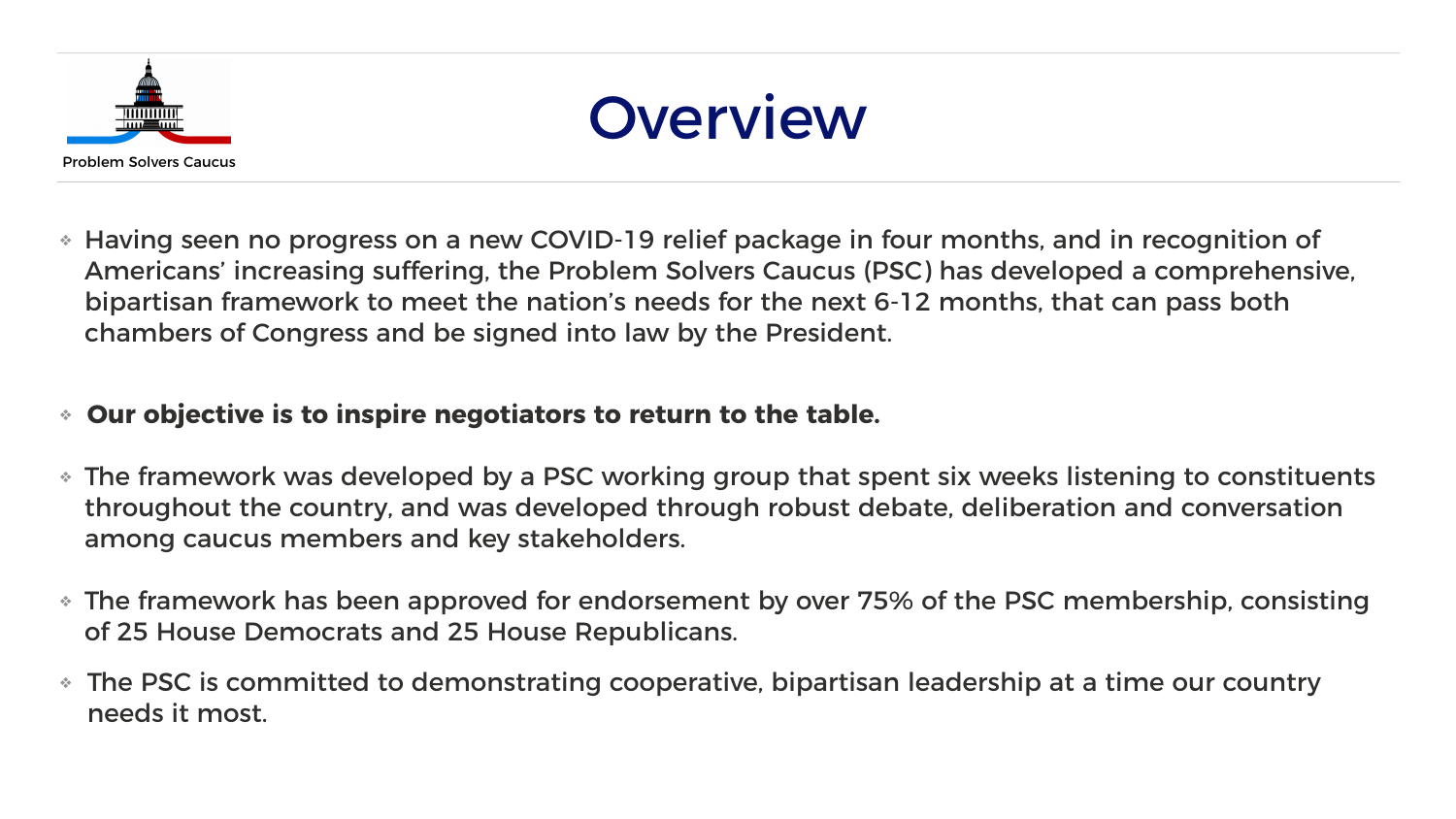## Testing and Healthcare \$100 b

#### Problem

❖ The covid-19 virus continues to spread through the country. Reducing transmission through rapid and reliable testing and tracing, and ensuring quality treatment for all those effected must be our foremost priority to limit human and economic suffering and get our country back on the road to

recovery.

### Solution

❖ \$30 billion for healthcare provider support including but not limited to tele-health expansion



- ❖ \$25 billion for testing and contact tracing
- 
- ❖ \$45 billion forgiveness of Medicare loans to providers (not to reduce Medicare Trust Fund)

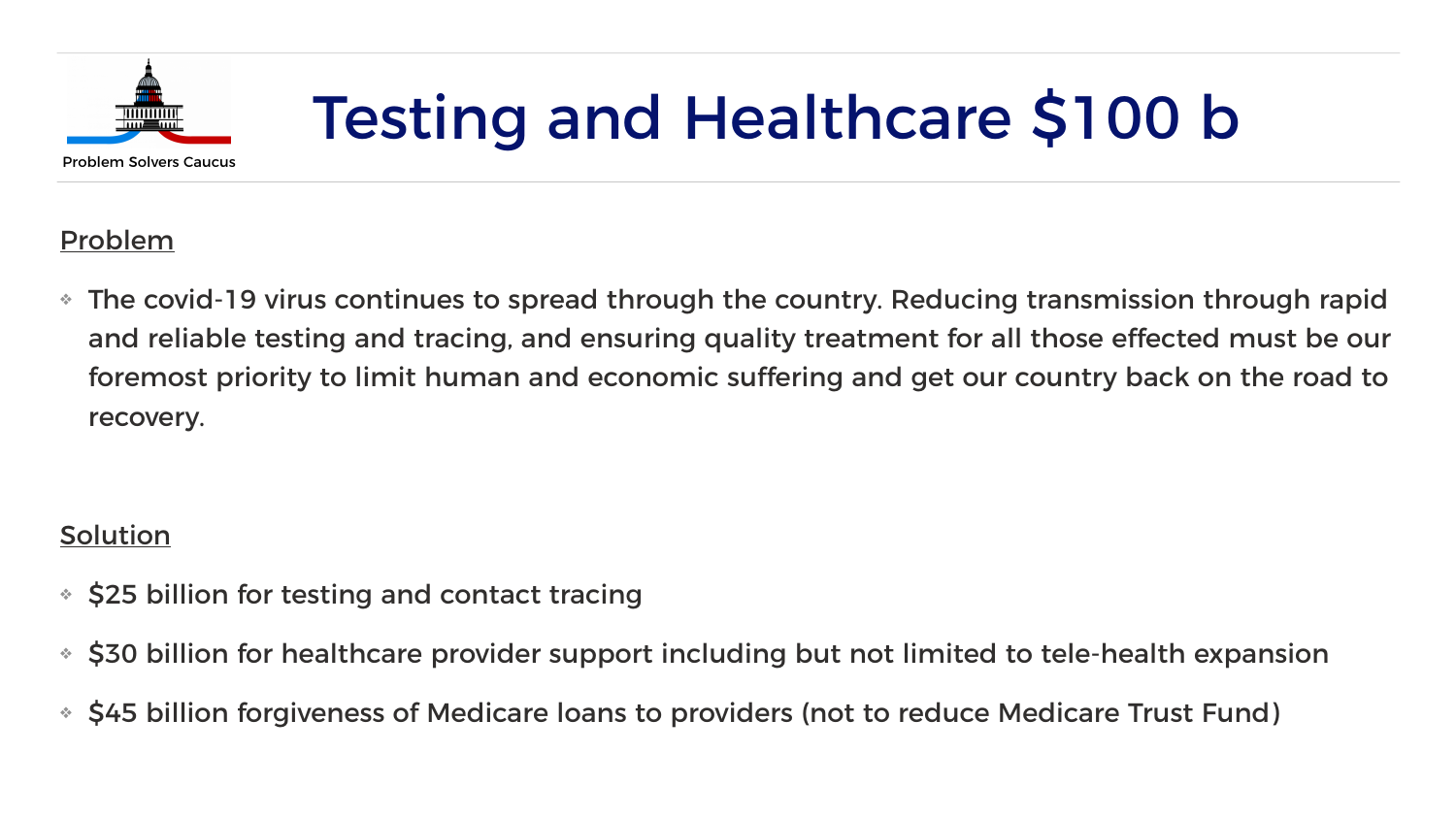

### Support for Individuals & Families \$316 b

#### Problem

❖ Because of covid-19, fixed costs for individuals and families are often exceeding the ability to pay for food, rent,

loans, and other necessities.

#### **Solution**

- ❖ 15% WIC plus-up through March 2021 \$1 b
- ❖ 15% SNAP plus-up through July 2021 \$10 b
- ❖ \$1,200 direct stimulus checks + \$500 per child + dependent adults (retroactive) \$280 b
- Jan 2021 \$25 b
- ❖ Student loan forbearance through December 31, 2020

❖ Rental assistance for the most needy and other rent stabilization programs, and/or eviction moratorium through



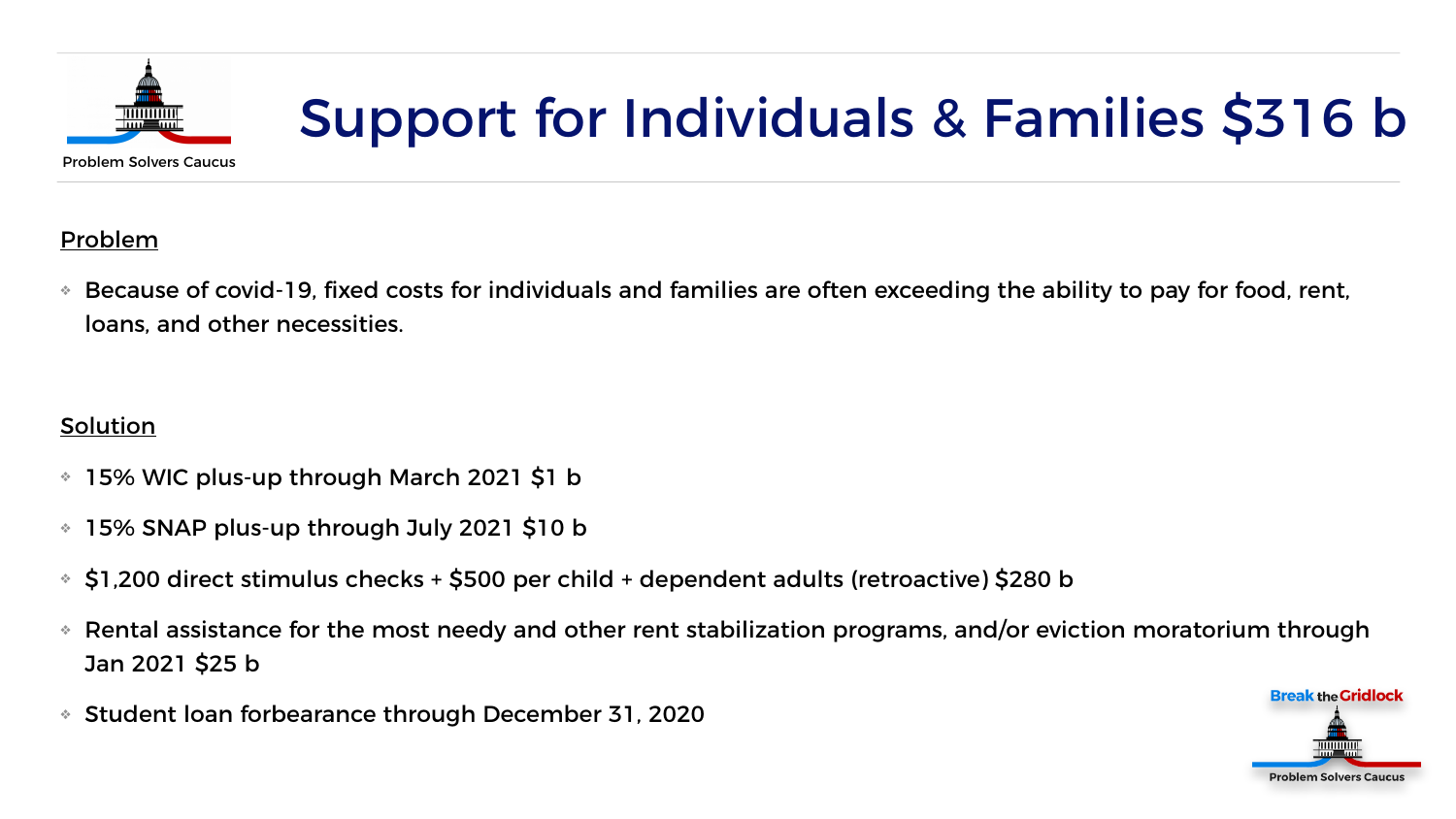#### Problem

❖ The covid-19 virus has caused significant damage to the US and world economy, resulting in lay-offs, furloughs, and an impediment to returning to work. Americans who've been displaced from their jobs due to covid-19 need federal support to pay their bills and put food on the table for their families until they can get back to work. It's

important to provide such support without a corresponding economic incentive to remain unemployed.

#### **Solution**

- ❖ \$450/week for 8-week transition period
- ↓ Followed by up to \$600/week, and up to, but not to exceed 100% of previous wage
- ❖ 13 weeks from mid October, 2020 through January, 2021



## Unemployment Assistance \$120 b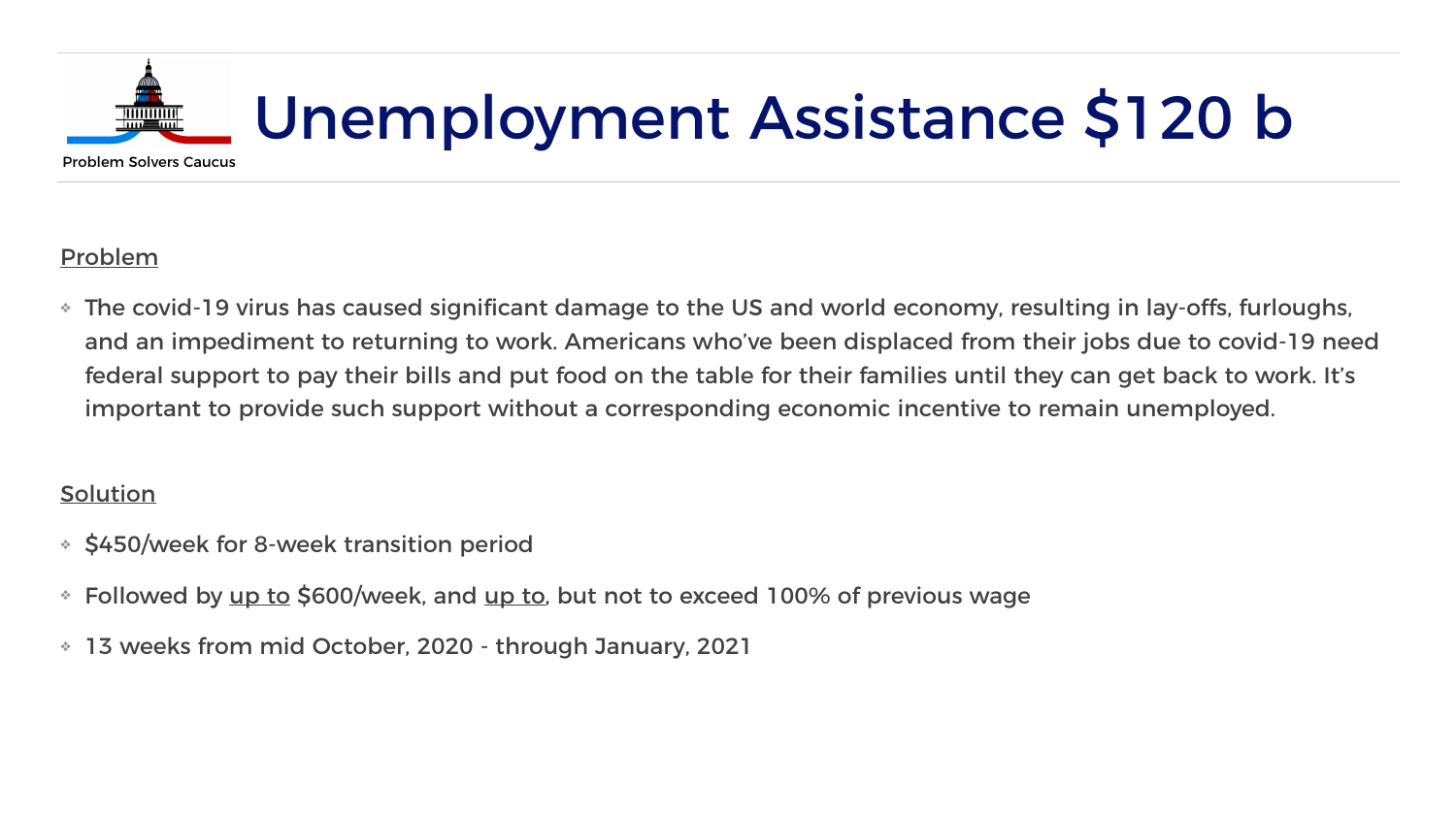

## Small Business & Non-Profits \$290 b

#### Problem

❖ Most small businesses who received PPP loans have exhausted those resources, and many of them and their millions of employees are hanging in the balance. Furthermore, many small businesses in distressed communities and owned by

entrepreneurs of color were unable to obtain loans through the original program.

#### **Solution**

❖ \$240 billion for PPP (2nd loan, flexible use, full transparency, simplified forgiveness, prioritize distressed businesses)

❖ \$ 95 billion in new money (\$11 b for CDFIs, \$17 b for small/community banks, \$17 b for mid-size banks, \$50 b for EIDL)



- - ❖ \$145 billion remaining from PPP to be re-appropriated
	-
- ❖ \$50 billion for Targeted Employee Retention Tax Credit (ERTC)
- ❖ Rectify Main Street Lending Program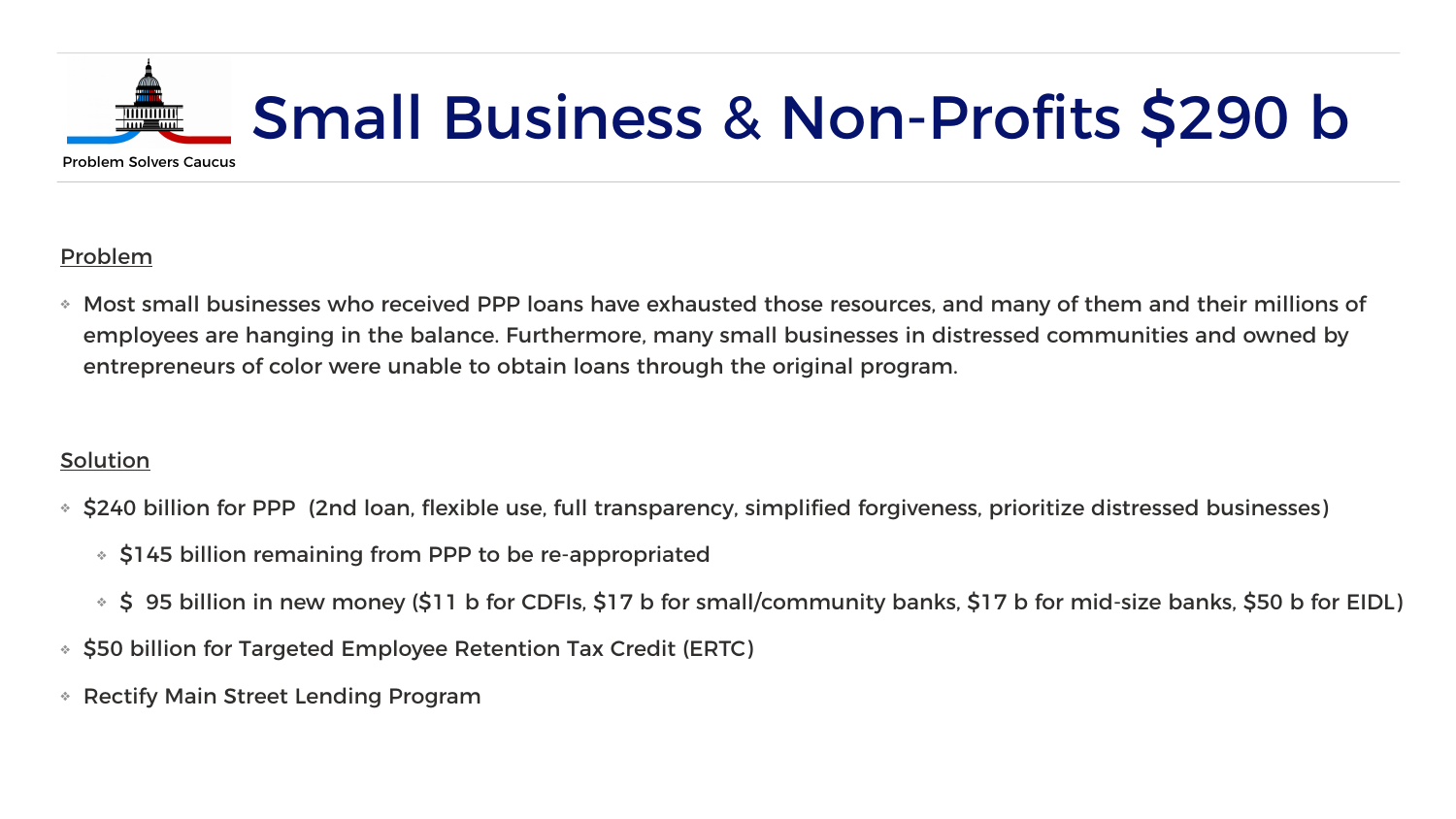

## Schools and Child Care \$145 b

#### Problem

❖ All schools, colleges, and universities, whether re-opening or conducting remote or hybrid learning, are in need of resources to protect the health of students, teachers, staff, and visitors, and to ensure access to the equipment necessary for effective teaching. Child care providers have been especially hard hit by the impact of covid-19 and are in need of support to stay open and ensure that parents returning to their jobs have access to care for their

children.

#### Solution

❖ \$15 billion for child care providers, flexible and immediate (\$10 billion for provider relief and \$5 billion for the



- Child Care Development Block Grants)
- ❖ \$100 billion for K-12 schools for virtual, hybrid, and/or in-person learning
- ❖ \$30 billion for higher education institutions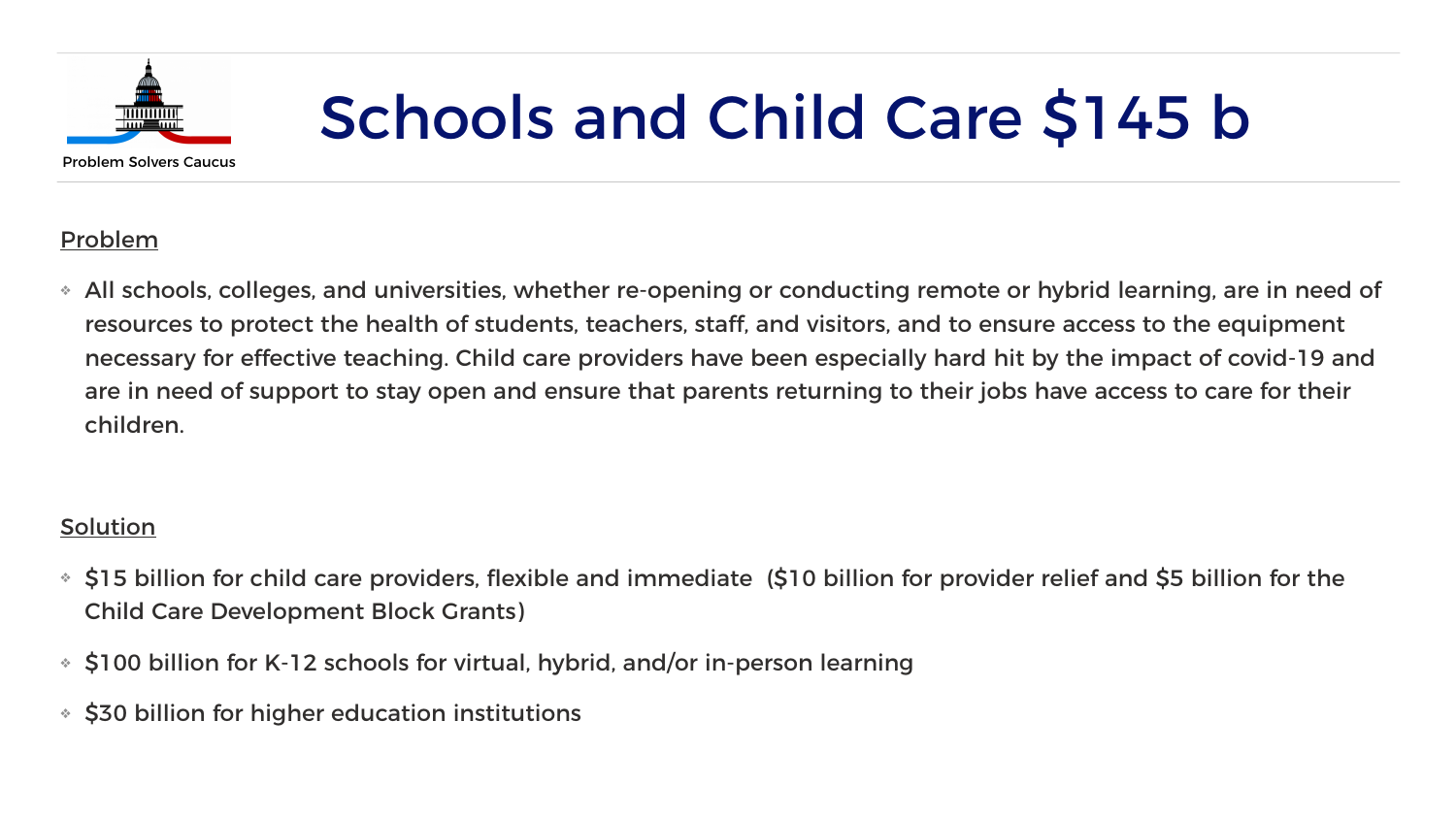

## State & Local Aid \$500.3 b

#### Problem

❖ State and local governments have been severely impacted by covid-19 - both by incremental and unplanned direct costs, and by the loss of tax and fee revenue integral to the provision of services and payment of employees.

Funds cannot supplant any liability that existed prior to the pandemic.

#### **Solution**

❖ Allow \$130 billion remaining from CARES Act for flexible use on documented **past state & local covid expenses** 

- 
- ❖ \$130 billion in new money for documented, **future state & local covid expenses (through 2021)**
- ❖ \$120.3 billion in new money for documented **local general revenue shortfalls (through 2021)**
- ❖ \$250 billion in new money for documented **state general revenue shortfalls (through 2021)**
- ❖ Tribal and territorial governments allocation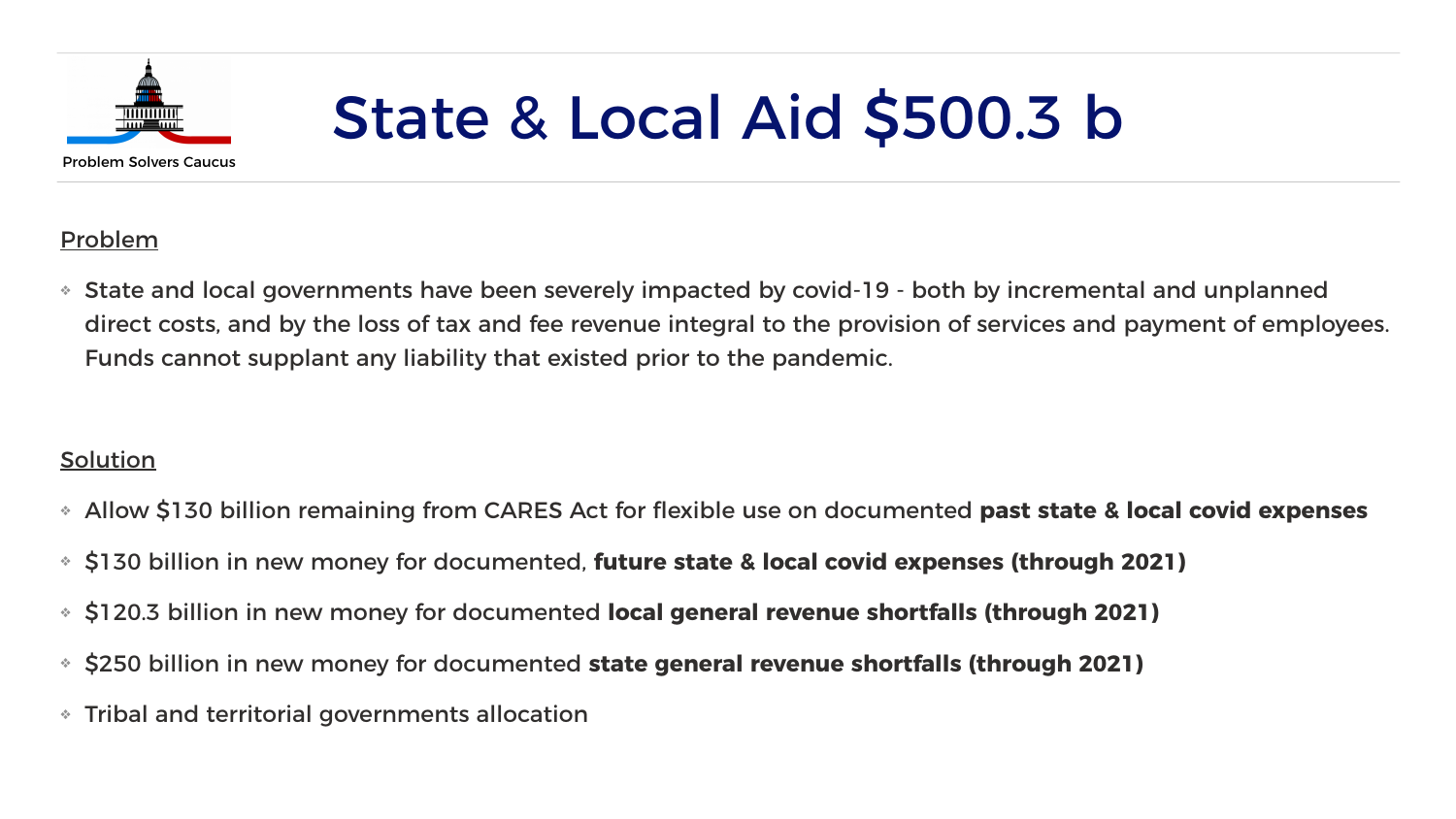## Election Aid \$400 million

### Problem

❖ Secretaries of State are in need of resources to ensure the November election is conducted safely, securely, and as efficiently as possible. Needs include poll workers, temporary staffing, polling location PPE, and communication to voters about where, how and when to vote.

### Solution

❖ \$400 million to states for incremental election costs

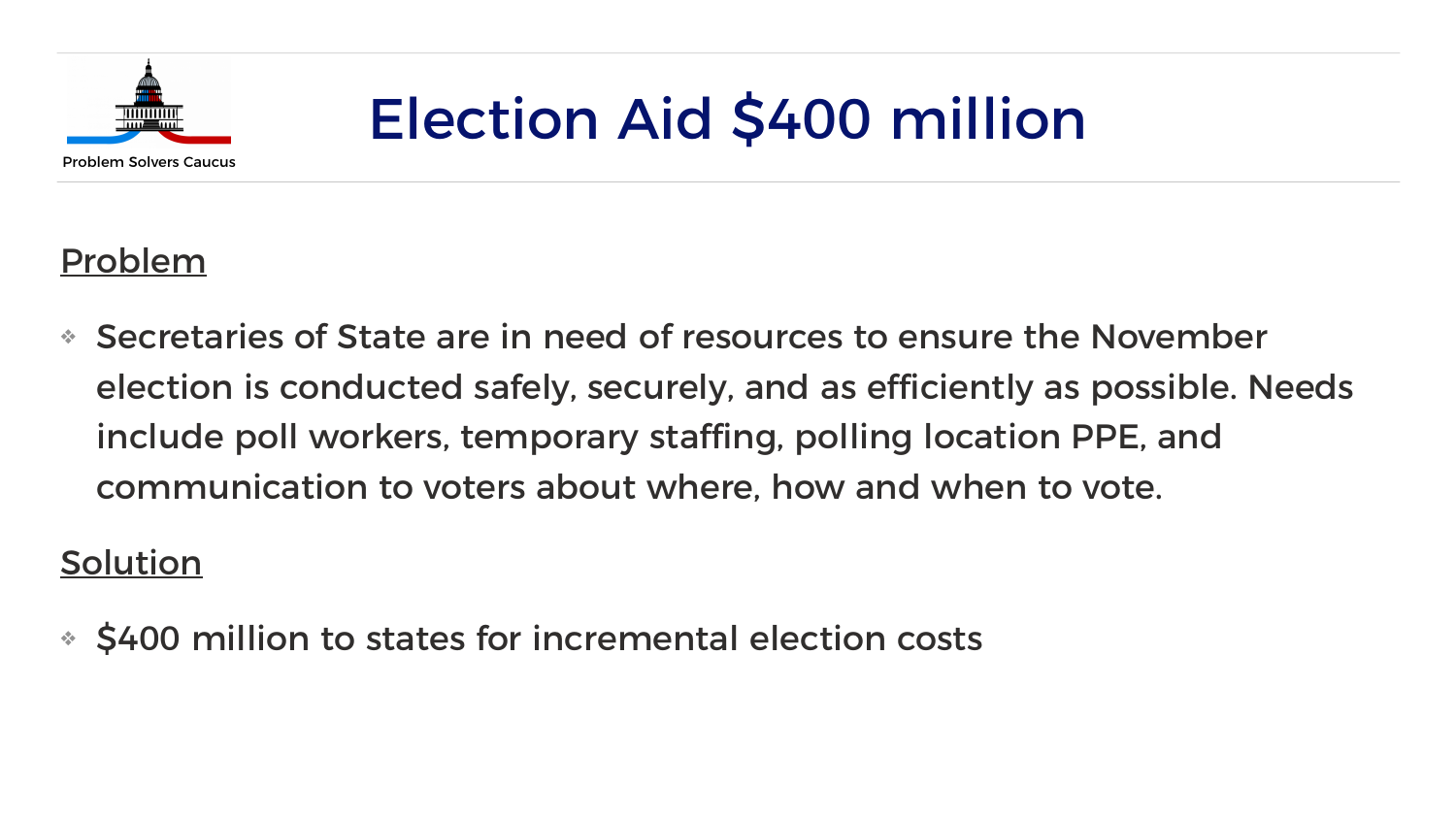### Broadband, Agriculture, USPS, & Census \$52 b

#### Problem

❖ Covid-19 has precipitated a need for comprehensive access to the internet, additional support for the agriculture sector, additional resources for the United States Postal Service, and a modest extension





of the Census.

#### **Solution**

- ❖ \$12 billion for broadband hot spots in underserved communities
- ❖ \$25 billion for agriculture and aquaculture producers and processors
- ❖ \$15 billion for the USPS and elimination of the full pre-funding requirement
- ❖ Modify statutes to allow extension of Census and ensure an accurate count

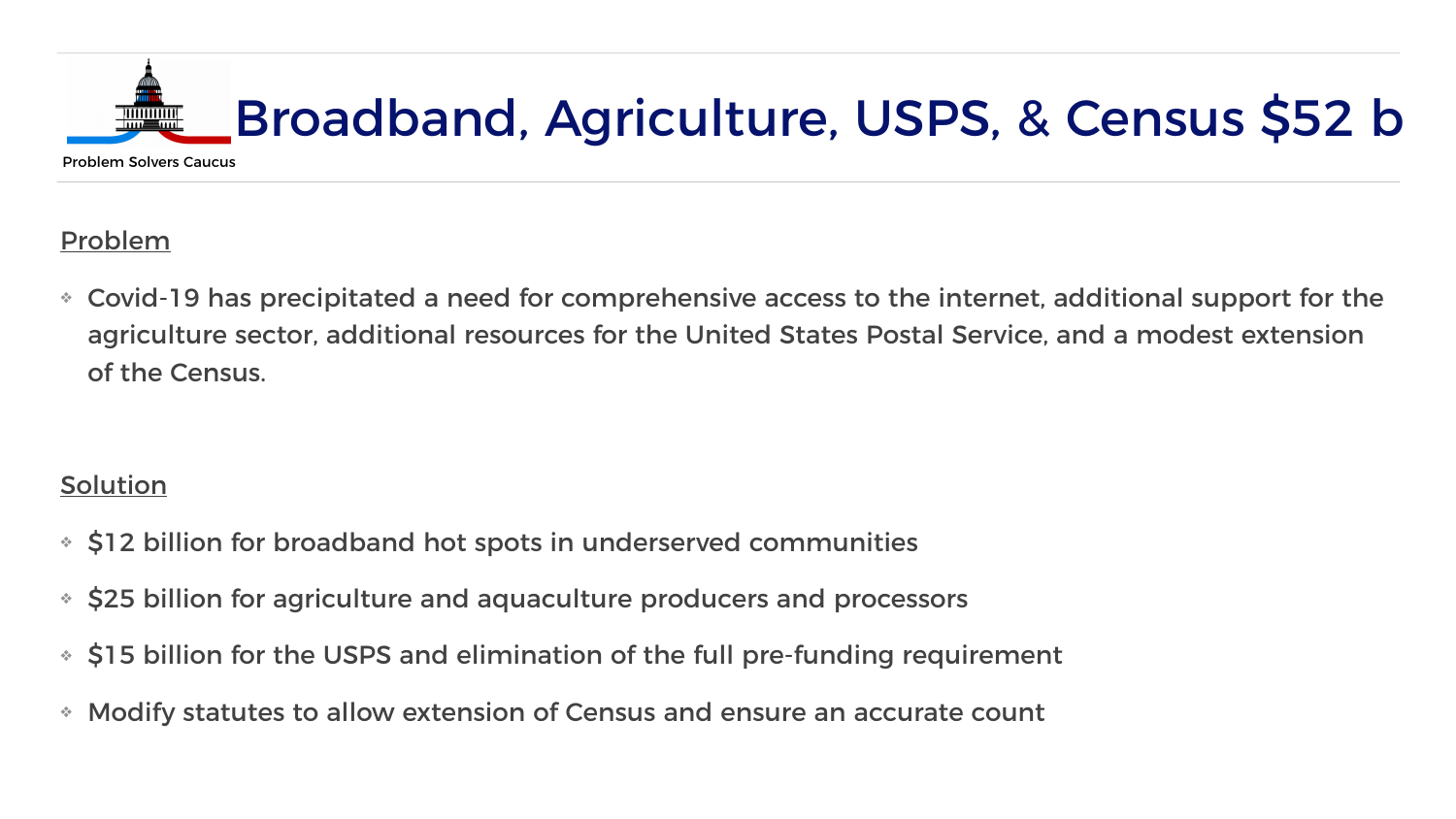

### Worker & Liability Protections

### Problem

❖ Covid-19 has created the need to ensure workers, customers and students are protected from transmission, and businesses, schools, and institutions are protected from frivolous lawsuits

### Solution

- ❖ Enhanced protections for entities which follow enhanced OSHA guidelines
- ❖ Robust enforcement of worker safety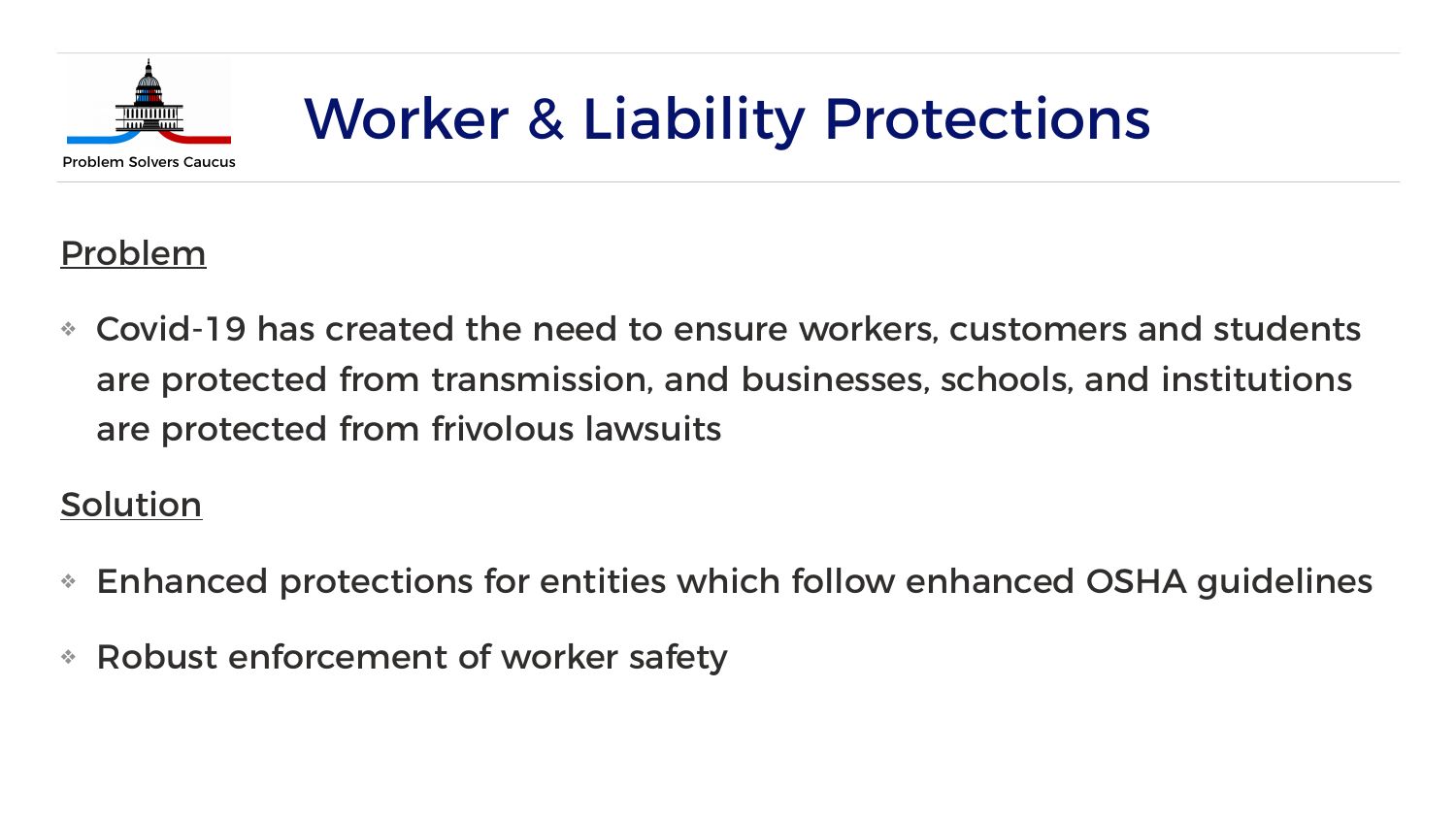# Automatic Boosters / Reducers





Boosters (based on covid hospitalization metrics and vaccine progress) +\$400 billion

- ❖ Automatic 3-month UI enhancement in February 2021, if warranted based on metrics: \$120 billion
- ❖ Automatic stimulus checks in March 2021, if warranted based on metrics: \$280 billion

Reducers (based on covid hospitalization metrics and vaccine progress) -\$200 billion

- ❖ PPP: \$60 billion
- ❖ State & local: \$130 billion
- ❖ Rental assistance: -\$10 billion